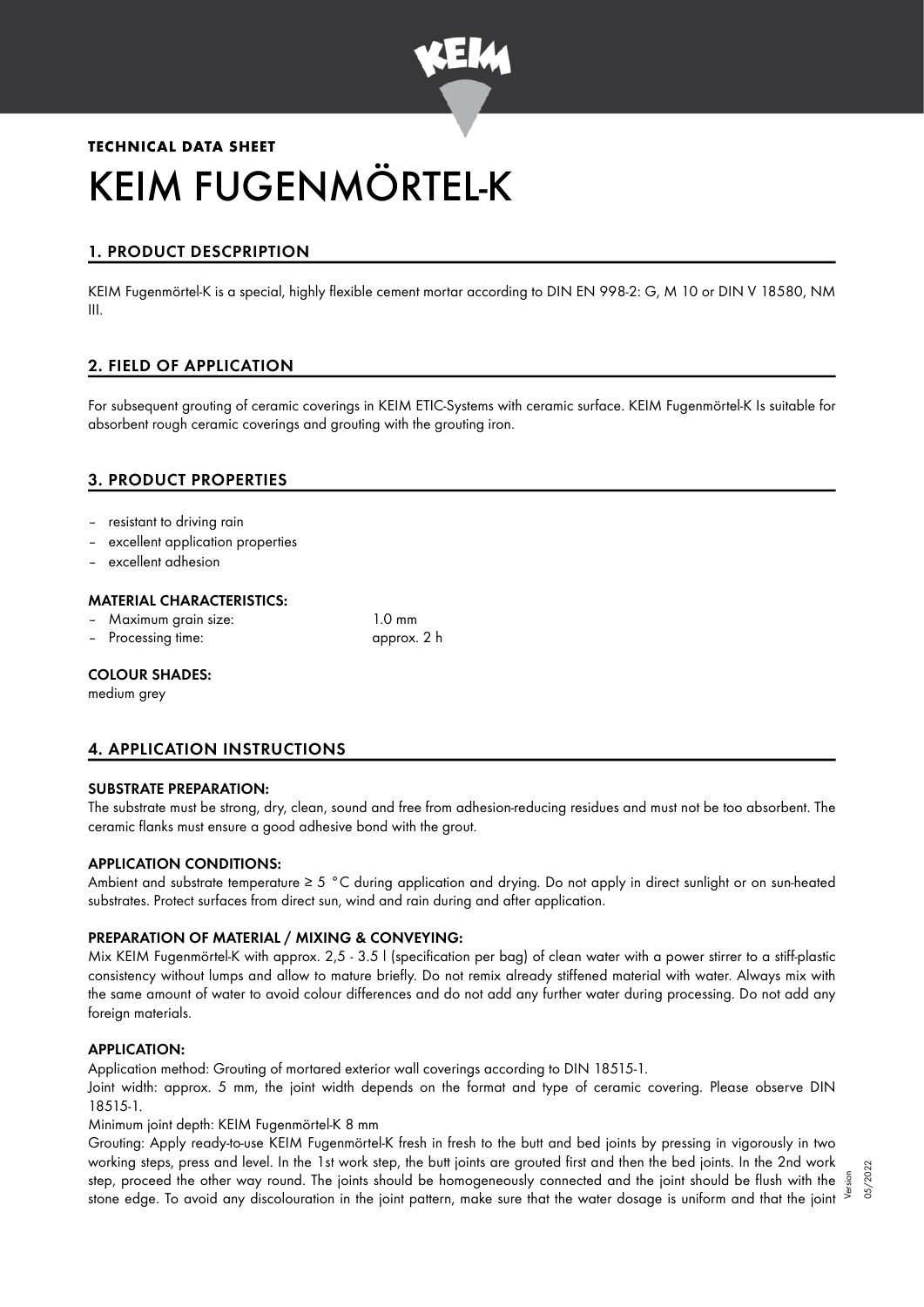depths and widths are uniform.

#### SETTING TIME:

The drying time depends on the temperature, wind and relative humidity. Generally, in unfavourable weather conditions, suitable protective measures (e.g. rain protection) must be taken on the facade surface to be treated or freshly constructed.

#### CONSUMPTION:

These material consumption values are guide values for smooth substrates. Exact consumption values must be determined by means of test areas.

## CLEANING OF TOOLS:

Clean tools, machines and mixers immediatley after use with water. In hardened state only a mechanical removal is possible.

## 5. PACKAGING

| <b>Container content</b> | Unit of measure | Quantity on pallet | Type of container |
|--------------------------|-----------------|--------------------|-------------------|
|                          | ĸq              |                    | bag               |

# 6. STORAGE

| max. storage time | <b>Storage conditions</b> |  |
|-------------------|---------------------------|--|
| 6 months          | cool<br>drv               |  |

# 7. DISPOSAL

For disposal information refer to section 13 of the safety data sheet.

## EC WASTE CODE:

Waste code: 17 01 01

# 8. SAFETY INSTRUCTIONS

Please, refer to the Material Safety Data Sheet.

#### GISCODE:

GIS code: ZP 1

#### 9. GENERAL INFORMATION

These products are made-to-order products.

Price, delivery time and consumption of other colours on request.

Cover surfaces not to be treated, especially glass, ceramics and natural stone. Any splashes on surrounding surfaces or traffic areas must be rinsed off immediately with plenty of water.

Mixing with products not part of the system or other foreign additives is not permitted.